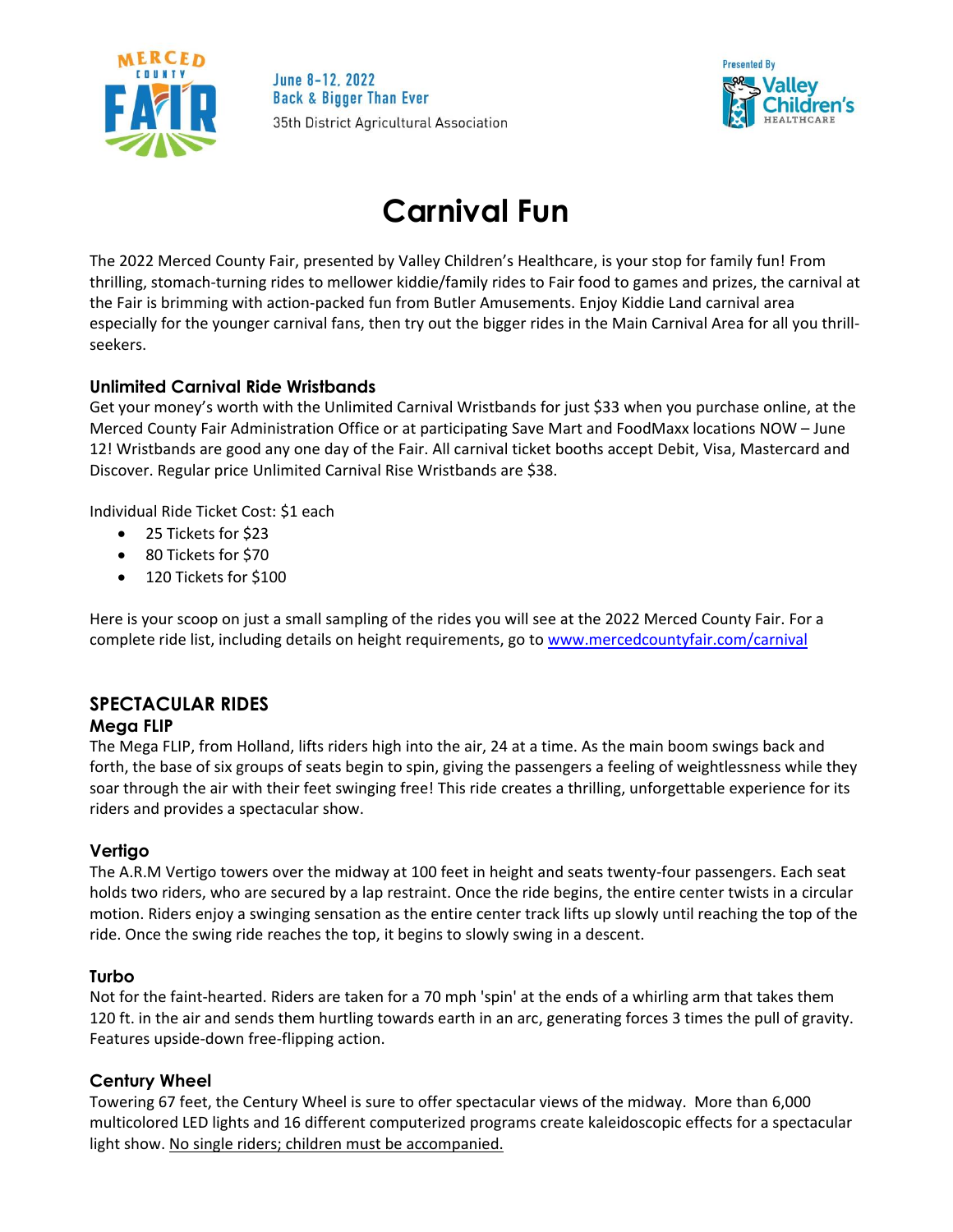

June 8-12, 2022 **Back & Bigger Than Ever** 35th District Agricultural Association



## **The Viper**

The Viper ride is another recent spectacular ride that Butler Amusements will be bringing to the midway this year. A colossal ride with a brilliant green snake theme will take riders on a whirlwind journey. The large arm across the entire top of the ride tilts and spins. At each end of the giant arm are two clusters holding two-part seating which spin independently as well. The open air design allows riders to experience spectacular twirling views. The Viper seats 24 passengers and uses state-of-the-art shoulder bars.

# **1001 Nachts (Nights)**

Our European 1001 Nachts ride is a spectacular bright ride on the midway and is a thrill to fairgoers. It is a platform ride that goes completely up and over in a circular fashion as riders leave their stomach behind. This colorful attraction is also energy efficient as it has been equipped with state-of-the art LED bulbs. Size restrictions.

# **The Grand Carousel**

For decades, audiences have been awed by the beautifully handcrafted majesty of the carousel. To witness The Grand Carousel is to see this piece of Americana in all its glory. This 38-foot Carousel features 36 jumping horses and 2 chariots. Parents and children create memories while they enjoy the sights and sounds of this beautiful ride together! All riders must have tickets.

## **Zipper**

The Zipper has been one of the Midway's most recognizable attractions for years, providing thrills to riders from teens to adults. There's more spinning going on with the Zipper than an out-of-control top. While the 'cages' holding two passengers each rise and descend on a tower boom, each spins independently and the entire boom turns, too. Three times the action, backed by spectacular lighting bringing them back for more. No single riders.

## **Starship 3000**

The lights and excitement of the midway literally become a blur as Starship 3000 sweeps you off of your feet. Spinning at 24 RPM, The Starship 3000 uses centrifugal force to float the passengers off the floor, giving them the feeling of weightlessness. All aboard this 45-person capacity Starship 3000 for one wild ride. No wall climbing.

## **Crazy Train**

Buckle your seatbelts; this is going to be one crazy train ride! Passengers board the Crazy Train, two to a seat, and after the doors close, the train begins to move down the track. But this is no ordinary train ride as suddenly, the entire track starts to revolve! The train continues on, upside down and then just as it recovers, the track continues revolving. As exciting to watch as it is to ride, the Crazy Train guarantees excitement.

# **MAJOR RIDES AND SHOWS**

## **Scrambler**

Zig and zag your way to an amazing time on the Scrambler. The Scrambler has 12 seats, each seat capable of holding 3 people. The main frame spins as each arm of seats spins independently, creating a feeling of funky flight. The Scrambler also features Deluxe Lighting and programmed incandescent "Ultra Lights."